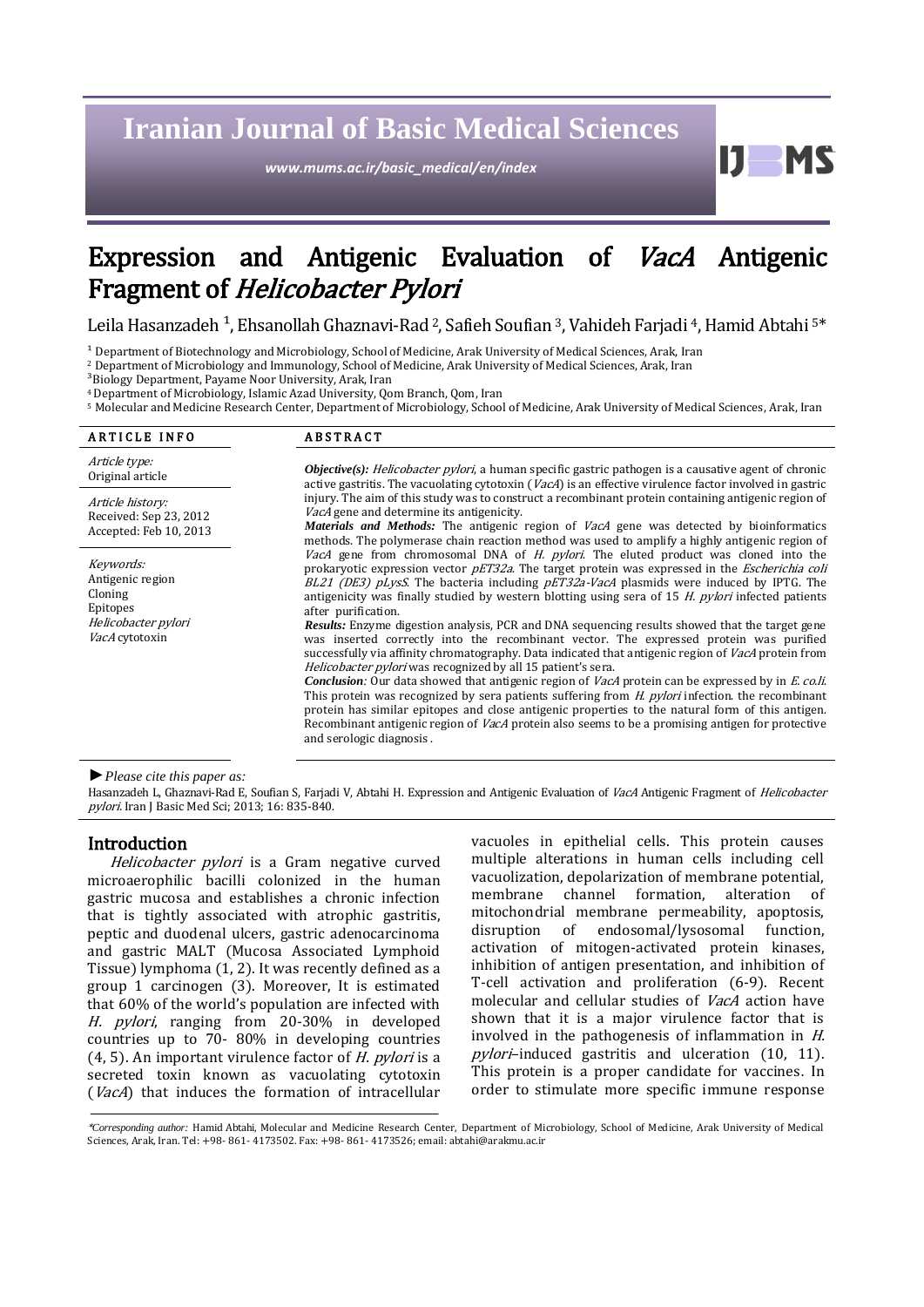and facilitate the expression of antigen, the aim of this study was to construct a recombinant vector containing antigenic region of VacA from H. pylori using immunodominant region of this antigen instead of complete sequence and its expression in Escherichia coli, as well as determining its antigenicity as a vaccine candidate and usefulness in serologic diagnosis of *H. pylori* in human.

## Materials and Methods

This research is an experimental study and its ethical code from the ethical committee of Arak University of Medical Sciences, Arak, Iran is 90-118-10.

## Bacterial preparation

H. pylori was cultured from biopsy specimens of dyspeptic patients undergoing routine diagnostic endoscopy. Informed consents to participate in the study were obtained from all patients before the biopsy. Culture conditions were as previously reported (12). Briefly, the isolated biopsy was grown on Brucella agar plates (Merck, Germany) containing trimetoprim (5 μg/ml), vancomycin (10 μg/ml), amphotericin B (2.5  $\mu$ g/ml), supplemented with 5% sheep blood. Following 3-5 days incubation under microaerophilic atmosphere  $(Co<sub>2</sub> 10%)$  at 37 $°C$ , the grown bacteria were identified as H. pylori by routine microbiologic assays including urease, catalase, and oxidase tests and Gram staining.

## Detection of antigenic region

Since the most prevalent *VacA* genotype of *H*. pylori among Iranian strains is s1m2 (13), in order to find out antigenic region, the sequence of VacA gene with s1m2 genotype (4243 base pair, 1323 amino acids) which encodes the 142.973 Kilodaltons (KDa) protein, from a reference strain (NCBI GenBank, Accession number: U95971, protein id: AAC25911.1) was submitted to ABCpred, Bcepred and Emboss Antigenic web servers (14).

#### Chromosomal DNA isolation

Genomic DNA of *H. pylori* was extracted from the colonies on the Brucella agar plates according to the standard CTAB/NaCl protocol (15). Quality and quantity of the purified genomic DNA was assessed by 0.8% horizontal agarose gel electrophoresis in 1X TBE buffer (10X TBE: 890 mM Tris-base, 890 mM Boric acid, 25 mM EDTA) and visualized by ethidium bromide (1 µg/ml) staining on UV transilluminator, and spectrophotometry (eppendorf) in 260 nm(15).

# Gene amplification

Two specific PCR primers were designed with Oligo5 software. The gene of *H. pylori VacA* was amplified from the genome of H. pylori by PCR method using the primers (5' GGAATTCTATAAAGCTTCTCTTACC 3') as forward primer and (5' CATCTCGAGTGCTTTAATGTCATTG 3') as reverse primer that contained EcoRI and XhoI sites, respectively.

PCR amplification was performed in a 50 μl total volume containing 3 μl of template DNA, 2 μl of each primers (10 picomole), 8 μl MgCl<sub>2</sub> (25 mM), 1.5 μl dNTP mixture, 5 μl PCR buffer (10X) and 1 μl of expand DNA polymerase (Roche, Germany). The following conditions were used for amplification: initial denaturation at 94°C for 5 min followed by 30 cycles of denaturation at 94°C for 1 min, annealing at 53°C for 1 min and extension at 72°C for 1 min and further extension for 5 min at 72°C (15). The PCR product was analyzed by horizontal agarose gel electrophoresis in 1X TBE buffer and visualized by ethidium bromide staining on UV transilluminator.

## Cloning of VacA gene in bacterial expression vector and transformation

The PCR product was purified from the agarose gel by high pure PCR product purification kit (Roche, Germany) according to the manufacturer guideline. It was digested with EcoRI and XhoI, and inserted into the expression vector  $pET32a$  (+) (Novagene, USA) containing N-terminal histidine tag (6His.tag) which was digested by corresponding restriction endonuclease enzymes using T4 DNA ligase enzyme (Cinagen, Iran) at 22°C during 1 hr incubation. It was afterwards identified by restriction enzyme digestion and PCR.

E. coli DH5α and E. coli BL21 (DE3) pLysS competent cells were prepared by calcium chloride (CaCl₂) method (15) and were used for transformation of plasmid. The plasmid pET32a-VacA was transformed into competent E. coli  $DH5\alpha$ (Stratagene, USA) as the primary host in order for amplification of recombinant plasmid and amplification of recombinant plasmid and subsequently into E. coli BL21 (DE3) pLysS (Stratagene, USA) cells as the expression host for recombinant protein production using ampicillin and chloramphenicol resistance for selection (15). The sequence of inserted fragment was analyzed by dideoxy chain termination procedure as described by Sanger  $et al(16)$ .

#### Gene expression, purification

The recombinant  $E$ . coli  $BL21$  (DE3)  $pLysS$  was grown in 2 ml nutrient broth medium being supplemented with ampicillin (100 mg/ml) and chloramphenicol (35 mg/ml) on shaking incubator for overnight at 37°C. On the next day, 500 μl of culture was inoculated in 50 ml of Nutrient Broth medium (0.5 g yeast extract, 1 g Bacto pepton, 0.1 g glucose, 0.5 g NaCl, 0.05 g KCl, 0.025 g MgCl₂.6H₂O, 0.025 g CaCl₂, 0.25 g nutrient broth, 14 μl ampicillin, 14 μl chloramphenicol), at 37°C with vigorous agitation at 220 rpm. The cells grew until the OD (Optical Density) at 600 nm reached 0.5-0.8.

Expression of the VacA protein was induced by the addition of 50  $\mu$ l Isopropyl- $\beta$ -D-thiogalactopy-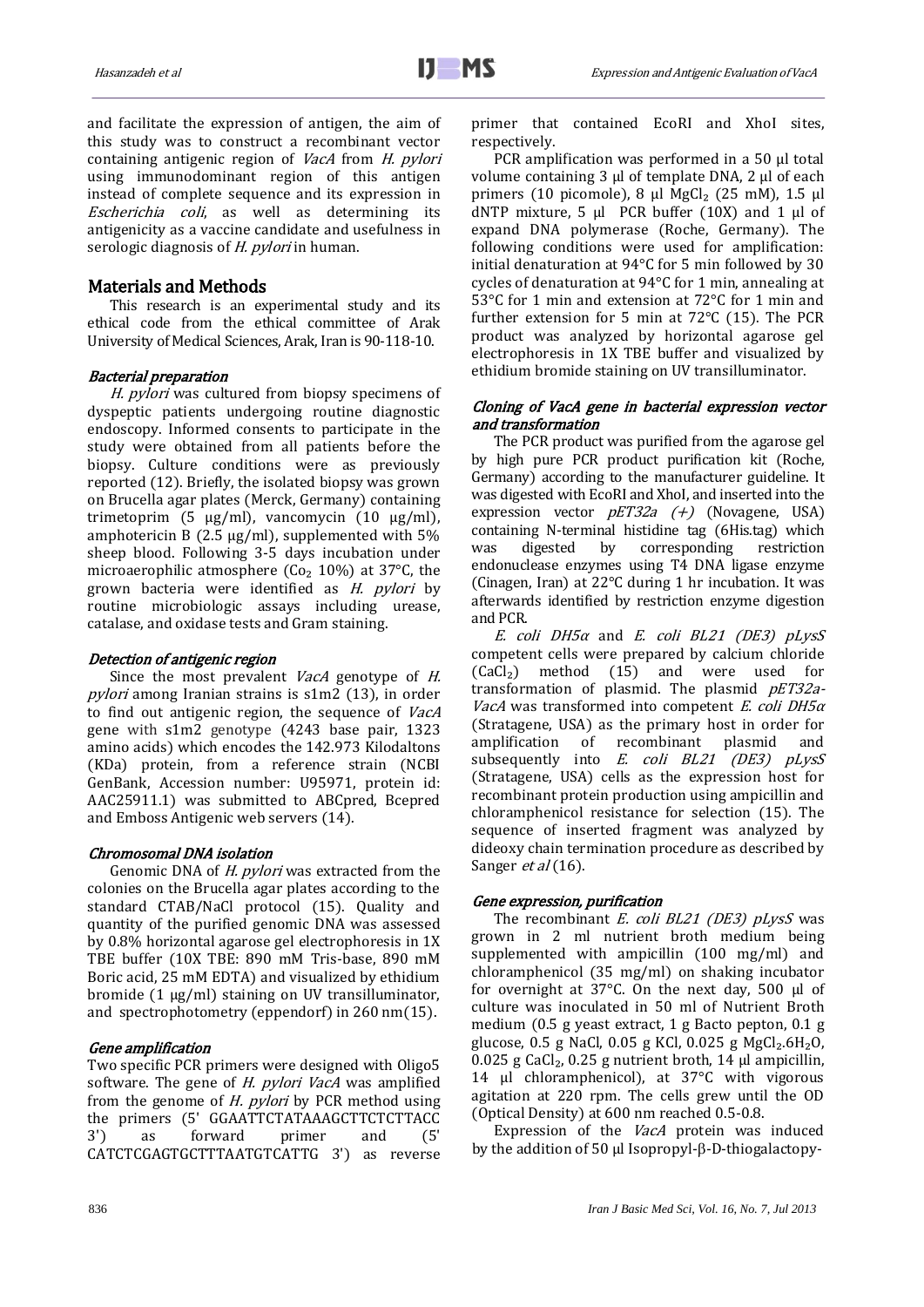ranoside (IPTG) to a final concentration of 1 mM and incubated for four hours. Afterwards, it was harvested by centrifugation at 8000 rpm for 20 min and whole cell lysates before and after induction was examined by sodium dodecyl sulfate polyacrylamide gel electrophoresis (SDS-PAGE) 12%. The expressed protein was purified by affinity chromatography with Ni-NTA agarose resin according to manufacture instruction (Qiagen, USA). In this case, urea was applied and the purified protein was subsequently dialyzed with phosphate buffered saline (PBS) ( $pH=$ 7.2) at 4°C overnight. The quality and quantity of purified recombinant immunodominant region of VacA protein was analyzed by SDS-PAGE 12% and spectrophotometry (260/280 nm) methods, respectively (15).

### *Western Blot analysis*

The integrity of the product was confirmed by western blot analysis. Western blotting was performed according to the standard protocol (15) using sera from a 15 H. pylori sero-positive patients (which were detected positive by the urease test, pathological dying and culture) and 15 H. pylori negative human sera as negative control (which were detected negative by the above mentioned examinations) as primary antibody with 1:100 dilution and HRP-conjugated anti-human IgG (ABcam, United Kingdom) in 1:1000 dilution in 1X TBST buffer (10X: 15 mM NaCl, 10 mM Tris-HCl ( $pH=7.4$ ),  $0.1\%$  Tween 20) as secondary antibody.

## Statistical analysis

The statistical analysis of data was performed using SPSS software (version 18: SPSS Inc., Chicago). Also used of chi-square test.

## Results

## Detection of antigenic region

The result obtained from the three abovementioned servers was in accordance; therefore, nucleotide sequence of 1224 till 2457 was selected as region with high antigenic properties (Figure 1).

[E](http://web.expasy.org/cgi-bin/translate/dna_sequences?/work/expasy/tmp/http/seqdna.31482,2,1) F Y K A S L T T N A A H L Y I G K G G V N L S N Q A S G R S L L V E N L T G N I A V E G T L R V N N Q V G G S A V A G S S A N F E F K A G T D T N N G T A T F N N D I H L G K A V N L R V D A H T A Y F N G N I Y L G K S T N L K V N G H S A H F K N I D A T K S D N G L N T S A L D F S G V T D K V N I N K L T T S A T N V N I K N F D I K E L V V T T R V Q S F G Q Y T I F G E N I G D K S R I G V V S L Q A G Y S P A Y S G G V T F K S G K K L V I D E I Y H A P W N Y F D A R N V T D V E I N K R I L F G S P G N I A G K T G L [M](http://web.expasy.org/cgi-bin/translate/dna_sequences?/work/expasy/tmp/http/seqdna.31482,2,262) F N N L T L N S N A [S M](http://web.expasy.org/cgi-bin/translate/dna_sequences?/work/expasy/tmp/http/seqdna.31482,2,274) D Y G K D L D L T I Q G H F T N N Q G [T M](http://web.expasy.org/cgi-bin/translate/dna_sequences?/work/expasy/tmp/http/seqdna.31482,2,295) N L F V Q D G R V A T L N A G H Q A S [M](http://web.expasy.org/cgi-bin/translate/dna_sequences?/work/expasy/tmp/http/seqdna.31482,2,315) I F N N L V D S A T G F Y K P L I K I N N A Q N L T K N K E H V L V R A R N I D Y N L V G V Q G A S Y D N I S A S N T N L Q E Q F K E R L A L Y N N N N [R M](http://web.expasy.org/cgi-bin/translate/dna_sequences?/work/expasy/tmp/http/seqdna.31482,2,393) D I C V V R K N N L N D I K A L E [M](http://web.expasy.org/cgi-bin/translate/dna_sequences?/work/expasy/tmp/http/seqdna.31482,2,411)

Figure 1. The result of antigenic fragment

# Bacterial culture and DNA amplification

Genomic DNA of H. pylori was extracted from the culture and its concentration was 250μg/ml. The PCR technique was used to amplify the highly antigenic region of the VacA gene from H. pylori genomic DNA. The amplified fragment had the expected size of 1233 base pair (bp) comparing to 100 bp DNA ladder (Figure 2).



Figure 2. Antigenic region of the VacA gene from Helicobacter pylori amplified by PCR.

Lane 1: DNA marker, Lane 2: PCR product

#### Construction of recombinant plasmid

the recombinant plasmid was sequenced by Sanger method and the sequencing result was confirmed comparing with databases using basic local alignment search tool (BLAST) software of the NCBI. The results indicated that the target gene was inserted correctly into the vector and has 100% homology with reported original sequence. At the same time, it was successful in transforming recombinant plasmid into E. coli strain.

# Expression and purification of recombinant protein

pET32a-VacA was introduced into E. coli BL21 ( $DE3$ )  $pLysS$  and the expression of recombinant protein was induced by IPTG. A band in the range of molecular weight ~65 KDa was found in SDS-PAGE analysis that was similar to what had been predicted (Figure 3). Due to the presence of 6His.tag at the Nterminal region of rVacA, purified recombinant protein was obtained using Ni-NTA resin in an affinity chromatography procedure (Figure 3). The concentration of highly expressed recombinant protein was calculated and 2.1 mg/ml was obtained by further purification and dialysis.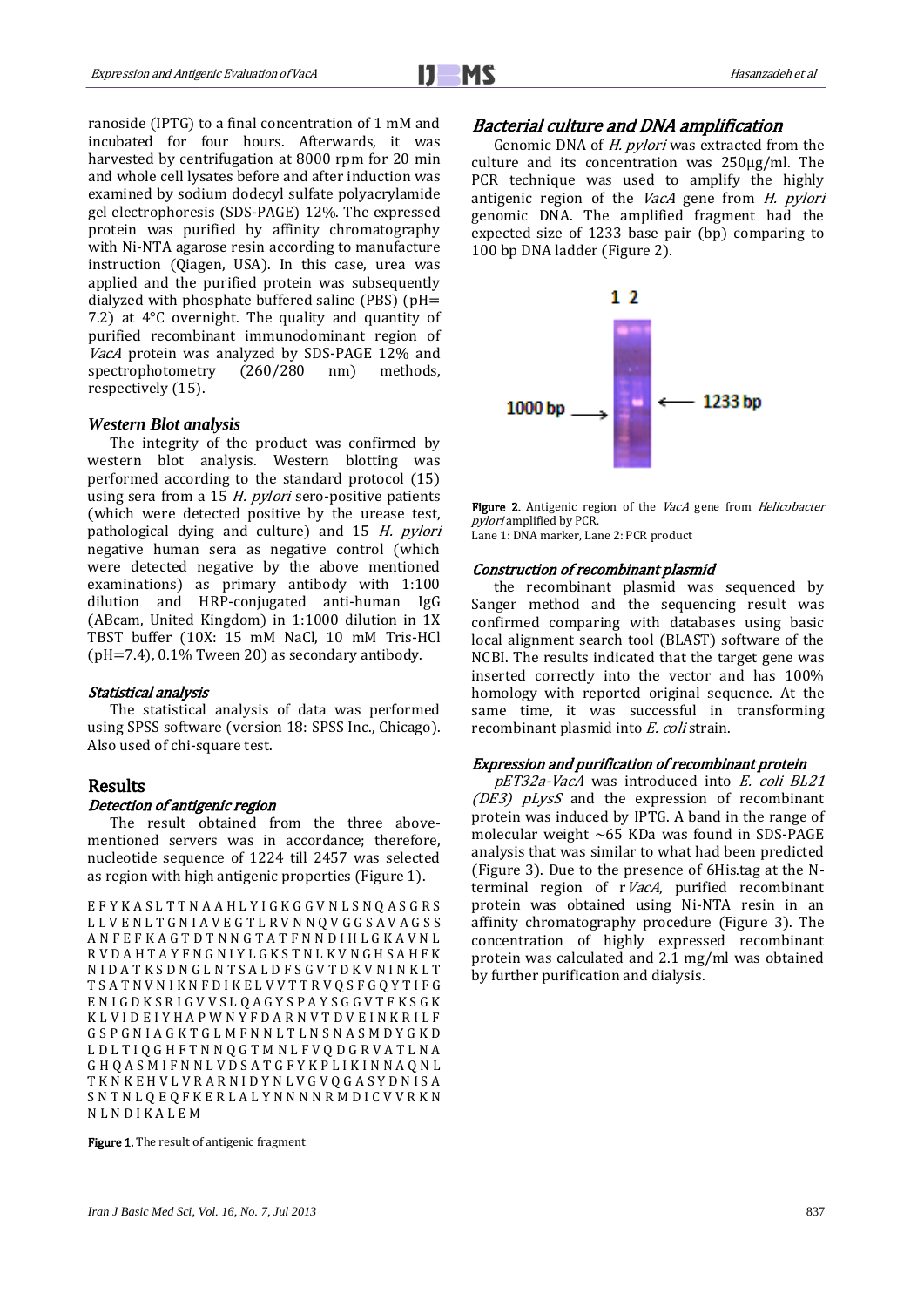

Figure 3. Expression of recombinant antigenic fragment of VacA protein and its purification.

Lane 1: Protein marker, Lane 2: pET32a-VacA before induction, Lanes 3: pET32a-VacA after induction, Lane 4: purification of recombinant VacA protein.



Figure4: Western blot analysis of recombinant antigenic fragment of VacA protein.

Lane 1: Protein marker, Lane 2: Western blotting by *Helicobacter* pylori negative sera from patients (negative control), Lane 3: Western blotting by *H. pylori* positive sera from patients.

## Immunoblotting analysis

In order for determining the antigenicity of recombinant antigenic fragment of *VacA* protein in *H*. pylori positive sera of patients, identity confirmation of r*VacA* was applied via western blotting and the desired band was observed with an estimated molecular weight of  $\sim$  65 KDa. All 15 H. pylori infected sera were interacted with recombinant VacA protein, whereas all 15 H. pylori negative human sera failed to act similarly. The specific interaction between patient's sera and purified r VacA protein is shown in Figure 4. The *H. pylori* negative sera of patients were used as negative control.

# **Discussion**

In the present study, we have shown that recombinant antigenic region of VacA protein can be produced by  $pET32a$  (+) in E. coli. Our data indicate that antigenic protein of *VacA* of *H. pylori* could be detected by all 15 patient's sera; therefore, this recombinant *VacA* can be used for detecting anti-VacA antibody.

Currently, the main treatment to eliminate H. pylori is combined antibiotics therapy. However, due to incomplete eradication of H. *pylori* through antibiotic treatment, the cost of combination therapy, re-infection, patients' complaints and emerges of antibiotic resistance strains, vaccination could be suggested as a preventive approach (17). The *VacA* has been approved as an effective virulence factor involved in the pathogenesis of H. pylori infection (12, 18, 19). Thus, this protein can be considered as a vaccine candidate.

VacA is initially encodes as a 140-KDa precursor protein that subsequently undergoes both Nterminal and C-terminal processing to yield an 87- 95-KDa mature secreted toxin (20, 21). Mature secreted *VacA* toxin yields two fragments that are 33 and 55 KDa (p33 and p55) (22). The N-terminal p33 domain contains a hydrophobic sequence involved in pore formation, and the p55 domain contains cellbinding domains (23).

Mature secreted VacA assembles into a large flowerlike oligomer in the extracellular space. The oligomer is disassembled by exposure to acid or alkaline conditions. The VacA monomer associates with forming anion-selective membrane channels (11).

The intact protein contains full-length DNA sequence and unneeded epitopes and due to the large size of gene fragment, can result in a higher molecular weight, which makes it difficult to clone, express and purify; hence, limits this protein to be used in whole sequence as a vaccine candidate. In this study, in order to increase the immunogenicity and decrease the ineffective immune response, part of VacA gene with suitable antigenic properties, which had been determined with bioinformatics methods, was used for detecting the antibody. Therefore, the protein obtained in our study is smaller than normal VacA protein with the same antigenic properties. The yield of highly expressed recombinant antigenic fragment of VacA protein was calculated 2.1 mg/ml.

In Talebkhan et al study, a full sequence of VacA gene (2523 bp) was utilized to produce recombinant protein in *E. coli* and the recombinant protein was obtained with molecular weight of approximately 95 kDa (12).

In Liu *et al* study, three protective proteins *UreB*, VacA and CagA were chosen as candidate antigens for the vaccine design. In order to facilitate the expression of antigens, some frags (CagA: aa 230-389, VacA: aa 744-805 and UreB: aa 250-387) were chosen to construct a new fusion protein, and live attenuated Salmonella typhimurium vector vaccines, which expressed the fused protein arrangement CVU consisting of CagA160, VacA62 and UreB138, could significantly reduce H. pylori colonization in infected mice (24).

A small deletion mutation (targeting aspartic acid 346 and glycine 347) within the p55 amino-terminal subdomain was introduced into the H. pylori chromosomal VacA gene by Ivie et al. Similar to wild type VacA, the VacA ∆346-347 mutant protein was proteolytically processed, secreted, and bound to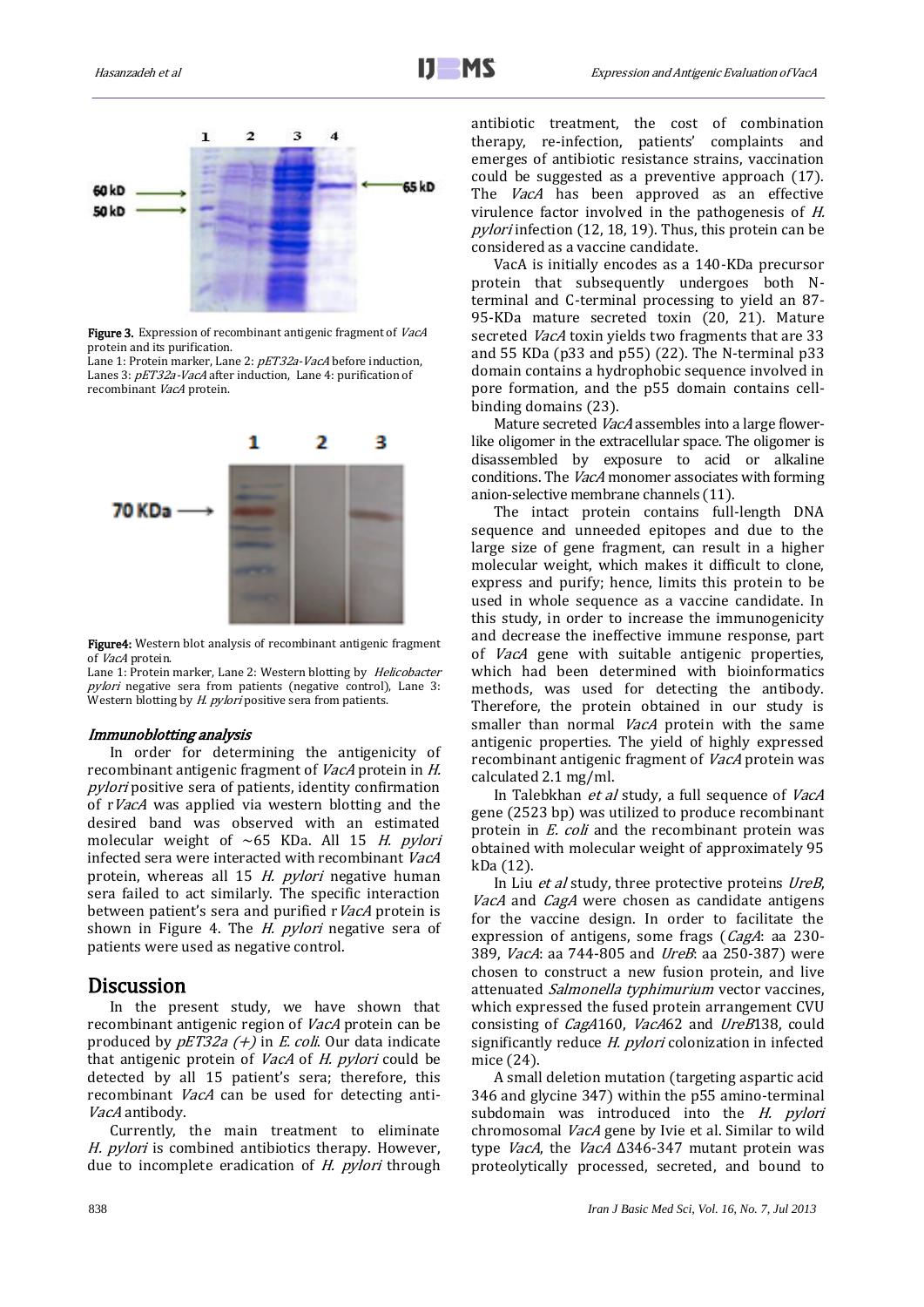eukaryotic cells. However, VacA ∆346-347 did not induce cell vacuolation or membrane depolarization, and its ability to assemble into large water-soluble oligomeric structures was impaired. VacA ∆346-347 could physically interact with the wild type of VacA to form mixed oligomeric complexes, and inhibited vacuolating activity of the wild type in a dominantnegative manner (25).

In order for giving a high-level expression of recombinant protein, we used E. coli BL21 (DE3)  $pLysS$  due to cytoplasmic protease deficiency in this strain (26).

Expression of protein in  $pET$  system added several [amino acids](http://www.scialert.net/asci/result.php?searchin=Keywords&cat=&ascicat=ALL&Submit=Search&keyword=amino+acid) such as thioredoxin protein (109 amino acids) (Trx.tag) and 6His.tag and S.Tag sequences to recombinant peptide that is beneficial for detection and purification of target protein through affinity chromatography procedure. These additional [amino acids](http://www.scialert.net/asci/result.php?searchin=Keywords&cat=&ascicat=ALL&Submit=Search&keyword=amino+acid) increase the molecular weight from 7900 to 28000 of synthesized peptide (27) that there is no interference in fused [amino acids](http://www.scialert.net/asci/result.php?searchin=Keywords&cat=&ascicat=ALL&Submit=Search&keyword=amino+acid) (28).

In this study, we have cloned and expressed immunodominant region of gene that encodes *VacA* under the control of T7 promoter. Our data shows that recombinant antigenic region of VacA can be detected as an antigen by all 15 sera from patients suffering from *H. pylori* infection, although all 15 H. pylori negative human sera in the control group failed in this matter. Therefore, recombinant antigenic region of VacA protein have same epitopes with natural form of this antigen and might be a promising antigen for serological diagnosis of H. pylori infections and as a vaccine component.

# Conclusion

Data indicates that antigenic region of recombinant VacA protein from H. pylori were recognized by all human sera infected with H. pylori. It can be concluded that antigenic region of VacA has an antigenic property that can further be used for development of *H. pylori* vaccine and diagnostic kits.

# Acknowledgment

This project was supported by Arak University of Medical Sciences, Arak, Iran.

## References

1. Cover TL, Blaser MJ. Helicobacter pylori and gastroduodenal disease. Annu Rev Med 1992; 43: 135-145.

2. Atherton JC, Blaser MJ. Coadaptation of Helicobacter pylori and humans: ancient history, modern implications. J Clin Invest 2009; 119: 2475- 2487.

3. Forman D. Helicobacter pylori and gastric cancer. Scand J Gastroenterol 1996; 31:23-26.

4. Sitas F, Forman D, Yarnell JWG, Burr ML, Elwood PC, Pedley S, et al. Helicobacter pylori infection rates in relation to age and social class in a population of Welsh men. Gut 1991; 32:25-28.

5. MullerI, Medina-selby A, Placios JL, Martinez P, Opazo P, Bruce E, et al. Cloning and comparison of ten gene sequences of a Chilean Helicobacter pylori strain with other *Helicobacter* pylori strains revealed higher variability for VacA and CagA virulence factors. Biol Res 2002; 35:67-84.

6. Cover TL, Blanke SR. Helicobacter pylori VacA, a paradigm for toxin multifunctionality. Nat Rev Microbiol 2005; 3:320-332.

7. de Bernard M, Cappon A, Del Giudice G, Rappuoli R, Montecucco C. The multiple cellular activities of the VacA cytotoxin of Helicobacter pylori. Int J Med Microbiol 2004; 293:589-597.

8. Gangwer KA, Shaffer CL, Suerbaum S, Lacy DB, Cover TL, Bordenstein SR. Molecular Evolution of the Helicobacter pylori Vacuolating Toxin Gene VacA. J Bacteriol 2010; 192:6126-6135.

9. Isomoto H, Moss J, Hirayama T. Pleiotropic action of Helicobacter pylori vacuolating cytotoxin, VacA. Tohoku J Exp Med 2010; 220: 3-14.

10. Papine E, Zoratti M, Cover TL. In search of the Helicobacter pylori VacA mechanism of action. Toxicon 2001; 39:1757-1767.

11. Wada A, Yamasaki E, Hirayama T. Helicobacter pylori vacuolating cytotoxin, vacA, is responsible for gastric ulceration. J Biochem 2004; 136:741-746.

12. Talebkhan Y, Mahboudi F, Sarrami R, Barkhordari F, Amani M, Mohammadi M. Cloning and expression of the heterogenic vacuolating cytotoxin from an Iranian Helicobacter pylori strain. Iran J Biotechnol 2004; 2:123-131.

13. Mohammadi M, Oghalaie A, Mohajerani N, Massarrat S, Nasiri M, Bonnedsen M, et al. Helicobacter pylori vacuolating cytotoxin and its allelic mosaicism as a predictive marker for Iranian dyspeptic patients. Bull Soc Pathol Exot 2003; 96: 3-5.

14. [Kolaskar AS, Tongaonkar PC. A semi-empirical](http://www.ncbi.nlm.nih.gov/entrez/query.fcgi?cmd=Retrieve&db=pubmed&dopt=Abstract&list_uids=1702393)  [method for prediction of antigenic determinants on](http://www.ncbi.nlm.nih.gov/entrez/query.fcgi?cmd=Retrieve&db=pubmed&dopt=Abstract&list_uids=1702393)  [protein antigens. FEBS Lett 1990; 276:172-174.](http://www.ncbi.nlm.nih.gov/entrez/query.fcgi?cmd=Retrieve&db=pubmed&dopt=Abstract&list_uids=1702393)

15. Sambrook J, Russel D. Molecular cloning: A Laboratory Manual. 3rd ed., New York: Cold Spring Harbor Laboratory Press; 2001.

16. Sanger F, Nicklen S, Coulson AR. DNA sequencing with chain-terminating inhibitors. Proc Natl Acad Sci USA 1977; 74:5463-5467.

17. Wheeldon TU, Hoang TT, Phung DC, Bjorkman A, Granstrom M, Sorberg M. Long-term follow-up of Helicobacter pylori eradication therapy in Vietnam: reinfection and clinical outcome. Aliment Pharmacol Ther 2005; 21:1047-1053.

18. Garner JA, Cover TL. Binding and internalization of the *Helicobacter pylori* vacuolating cytotoxin by epithelial cells. Infect Immun 1996; 64:4197-4203.

19. [Rudi J,](http://www.ncbi.nlm.nih.gov/pubmed?term=Rudi%20J%5BAuthor%5D&cauthor=true&cauthor_uid=9286230) [Kolb C,](http://www.ncbi.nlm.nih.gov/pubmed?term=Kolb%20C%5BAuthor%5D&cauthor=true&cauthor_uid=9286230) [Maiwald M,](http://www.ncbi.nlm.nih.gov/pubmed?term=Maiwald%20M%5BAuthor%5D&cauthor=true&cauthor_uid=9286230) [Zuna I,](http://www.ncbi.nlm.nih.gov/pubmed?term=Zuna%20I%5BAuthor%5D&cauthor=true&cauthor_uid=9286230) [von Herbay A,](http://www.ncbi.nlm.nih.gov/pubmed?term=von%20Herbay%20A%5BAuthor%5D&cauthor=true&cauthor_uid=9286230)  [Galle PR](http://www.ncbi.nlm.nih.gov/pubmed?term=Galle%20PR%5BAuthor%5D&cauthor=true&cauthor_uid=9286230), et al. Serum antibodies against the Helicobacter pylori proteins CagA and VacA are associated with an increased risk for gastric adenocarcinoma. Dig Dis Sci 1997; 42:1652-1659.

20. Phadnis SH, Ilver D, Janzon L, Normark S, Westblom TU. Pathological significance and molecular characterization of the vacuolating toxin gene of *Helicobacter pylori*. Infect Immun 1994; 62:1557-1565.

21. Nguyen VQ, Caprioli RM, Cover TL. Carboxyterminal proteolytic processing of Helicobacter pylori vacuolating toxin. Infect Immun 2001; 69: 543-546.